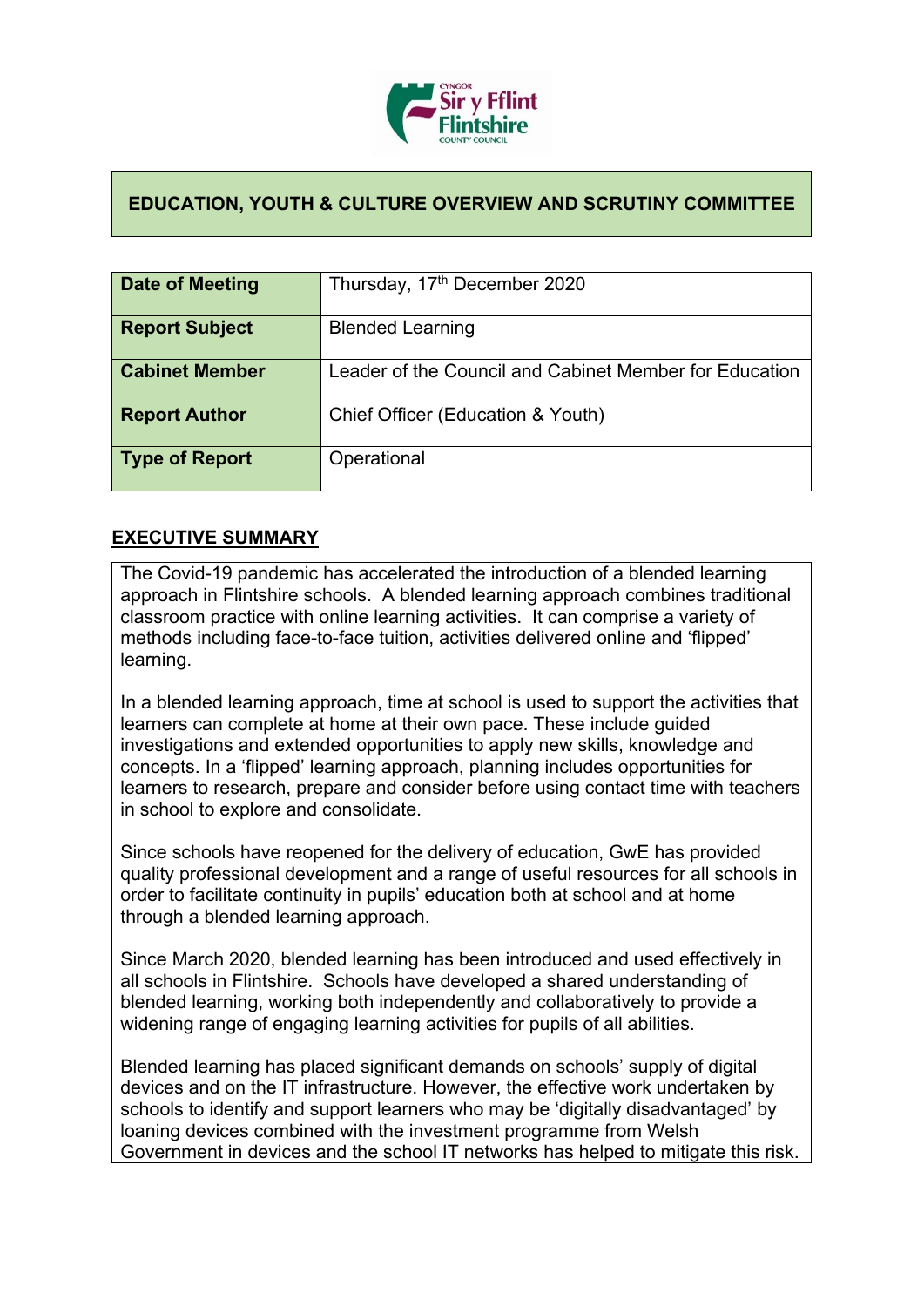|   | <b>RECOMMENDATIONS</b>                                                                                                                                                                                                                            |  |
|---|---------------------------------------------------------------------------------------------------------------------------------------------------------------------------------------------------------------------------------------------------|--|
|   | The committee acknowledges the strong partnership working between<br>Flintshire Schools and GwE which has established successful approaches<br>to blended learning for the benefit of learners during the pandemic.                               |  |
| 2 | The committee is assured of the quality of blended learning in Flintshire<br>schools to date and notes the positive impact on the professional<br>development of the schools' workforce to meet this new approach to<br>teaching and learning.    |  |
| 3 | The committee welcomes the significant investment by Welsh Government<br>in schools' digital infrastructure but acknowledges this is an area of ever<br>increasing demand to ensure the effective delivery of blended learning<br>moving forward. |  |

## **REPORT DETAILS**

| 1.00 | <b>EXPLAINING 'BLENDED LEARNING'</b>                                                                                                                                                                                                                                                                                                                                                                                                                                                                                                                                               |
|------|------------------------------------------------------------------------------------------------------------------------------------------------------------------------------------------------------------------------------------------------------------------------------------------------------------------------------------------------------------------------------------------------------------------------------------------------------------------------------------------------------------------------------------------------------------------------------------|
|      |                                                                                                                                                                                                                                                                                                                                                                                                                                                                                                                                                                                    |
| 1.01 | The development of a blended learning approach has arisen specifically as<br>a response to the coronavirus pandemic. Positive cases of Covid-19 in<br>schools result in learners having to remain at home in self-isolation for<br>extended periods of time and schools have had to adapt their pedagogy<br>very quickly to provide continuity in their educational offer. Maintaining the<br>pace of learning and the quality of learning experiences are essential to<br>ensure learners continue to progress and are not disadvantaged by the<br>disruption caused by pandemic. |
| 1.02 | Blended learning combines traditional classroom practice with online<br>learning activities. As a result of the pandemic, schools now have to be<br>able to combine these approaches into a seamless curriculum offer for<br>learners. This has required a shift in teaching styles and strategies for staff<br>and different ways of learning for pupils. Everyone has had to rapidly learn<br>new skills, particularly digital skills, and master a variety of online tools.                                                                                                     |
| 1.03 | The Regional School improvement Service, GwE, quickly responded to<br>these changes brought about by the pandemic and developed a range of<br>resources and professional learning opportunities for staff in schools. This<br>support package was developed across the whole North Wales region and<br>has provided a consistent framework within which schools have developed<br>their practice in blended learning. It has supported widespread<br>collaboration and reduced workload.                                                                                           |
| 1.04 | Since March 2020 and the onset of the pandemic, all schools in Flintshire<br>have embraced this new way of working and the report at Appendix 1<br>provides a detailed overview of how blended learning approaches have<br>successfully evolved and the range of provision offered to Flintshire<br>learners to maintain their engagement and continue to make progress.                                                                                                                                                                                                           |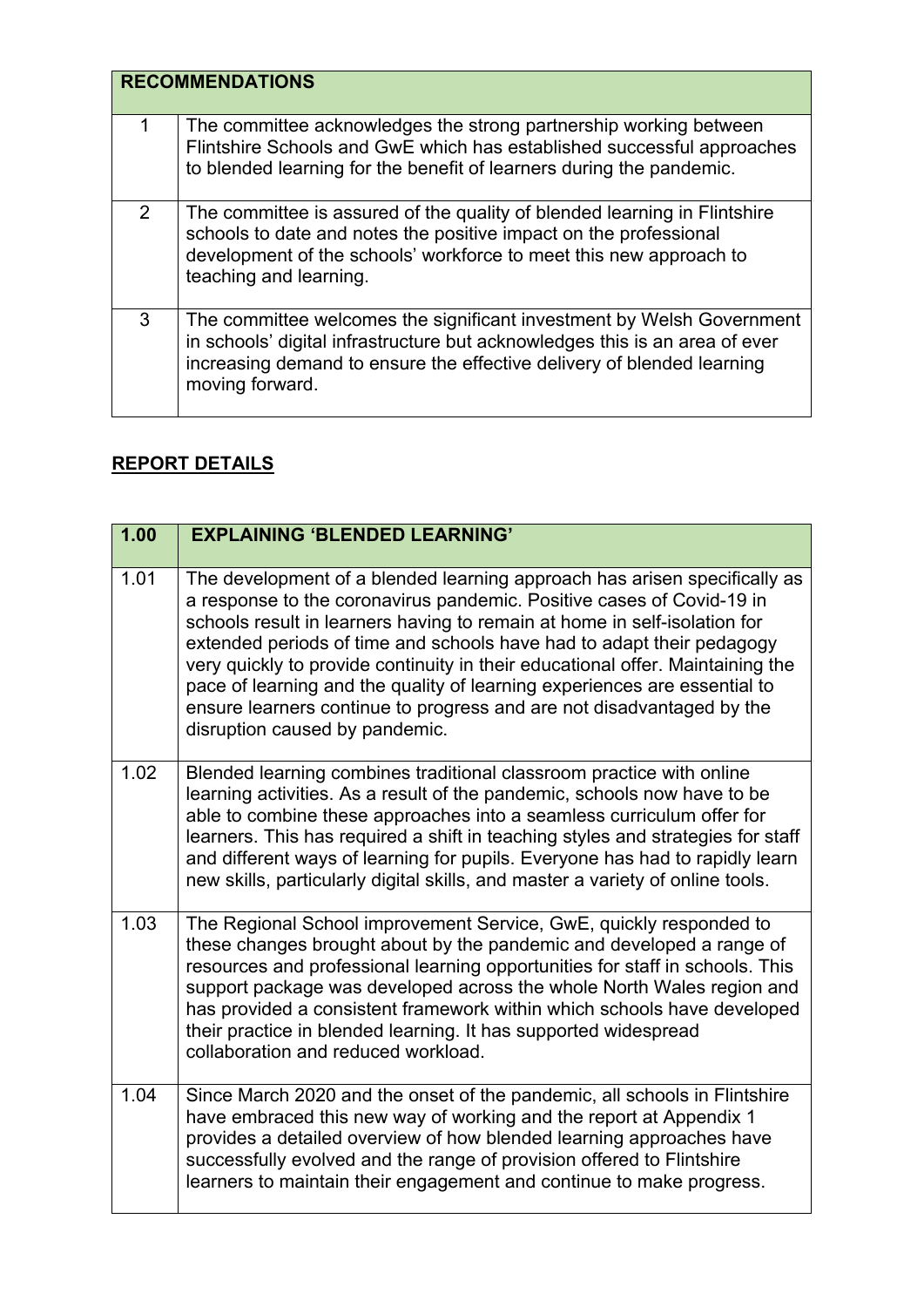| 1.05 | Blended learning has highlighted the challenge in ensuring all learners<br>have access to digital devices and reliable broadband. As previously<br>reported to the committee, the Council and schools disseminated a huge<br>number of devices to leaners who were identified as 'digitally<br>disadvantaged' during the period of school closure. The return to full time<br>school provision since September but with the impact of some cohorts<br>being placed into isolation and needing to access online learning, whilst<br>other pupils remain in school and also need access to IT equipment, has<br>highlighted that more investment is needed in digital equipment across the<br>schools' network. Welsh Government is providing significant long term<br>investment via its national Hwb programme but this comes in phases and<br>the next 'wave' of hardware will not be available until next year. The<br>demand across the UK for digital devices is unprecedented. |
|------|-------------------------------------------------------------------------------------------------------------------------------------------------------------------------------------------------------------------------------------------------------------------------------------------------------------------------------------------------------------------------------------------------------------------------------------------------------------------------------------------------------------------------------------------------------------------------------------------------------------------------------------------------------------------------------------------------------------------------------------------------------------------------------------------------------------------------------------------------------------------------------------------------------------------------------------------------------------------------------------|
| 1.06 | Blended learning also places huge demands on the Council's IT<br>infrastructure which can sometimes result in slower broadband speeds and<br>poor connectivity which disrupts online learning. Again, the significant<br>investment of over £50m by Welsh Government in schools' infrastructure<br>is helping to rectify this issue. The upgrades to the schools' networks<br>continue at a rapid pace, despite Covid restrictions, and remains on target<br>for completion by early April 2021. The committee will receive a more<br>detailed report about the Hwb programme and the digital developments in<br>schools in the new year.                                                                                                                                                                                                                                                                                                                                           |
| 1.06 | Her Majesty's Inspectorate for Education and Training in Wales, Estyn,<br>has been commissioned by Welsh Government to undertake a thematic<br>review of the response of schools and local education authorities to<br>supporting learning during the pandemic. Headteachers, Education<br>Portfolio officers and GwE officers have all been interviewed as part of this<br>process which had a significant focus on blended learning. Each local<br>authority will receive a formal feedback letter which will be shared with the<br>committee in due course and Estyn will publish a national report in the new<br>year.                                                                                                                                                                                                                                                                                                                                                          |

| 2.00 | <b>RESOURCE IMPLICATIONS</b>                                                                                                                                                                                                                                                                                                                                                                                                                                                                                                                                                                                                                   |
|------|------------------------------------------------------------------------------------------------------------------------------------------------------------------------------------------------------------------------------------------------------------------------------------------------------------------------------------------------------------------------------------------------------------------------------------------------------------------------------------------------------------------------------------------------------------------------------------------------------------------------------------------------|
| 2.01 | Schools are benefitting from the Welsh Government investment via the<br>Hwb programme but have to commit to maintaining this improved<br>infrastructure beyond the lifetime of WG grant. In order to ensure the<br>digital standards demanded by WG are sustained, schools have<br>committed to setting aside funding within their budgets over the next five<br>financial years to create a funding pot to replace obsolete devices. With<br>the current level of school funding in Flintshire, low school balances and a<br>number of schools in a deficit position, particularly in the secondary sector,<br>this is a financial challenge. |